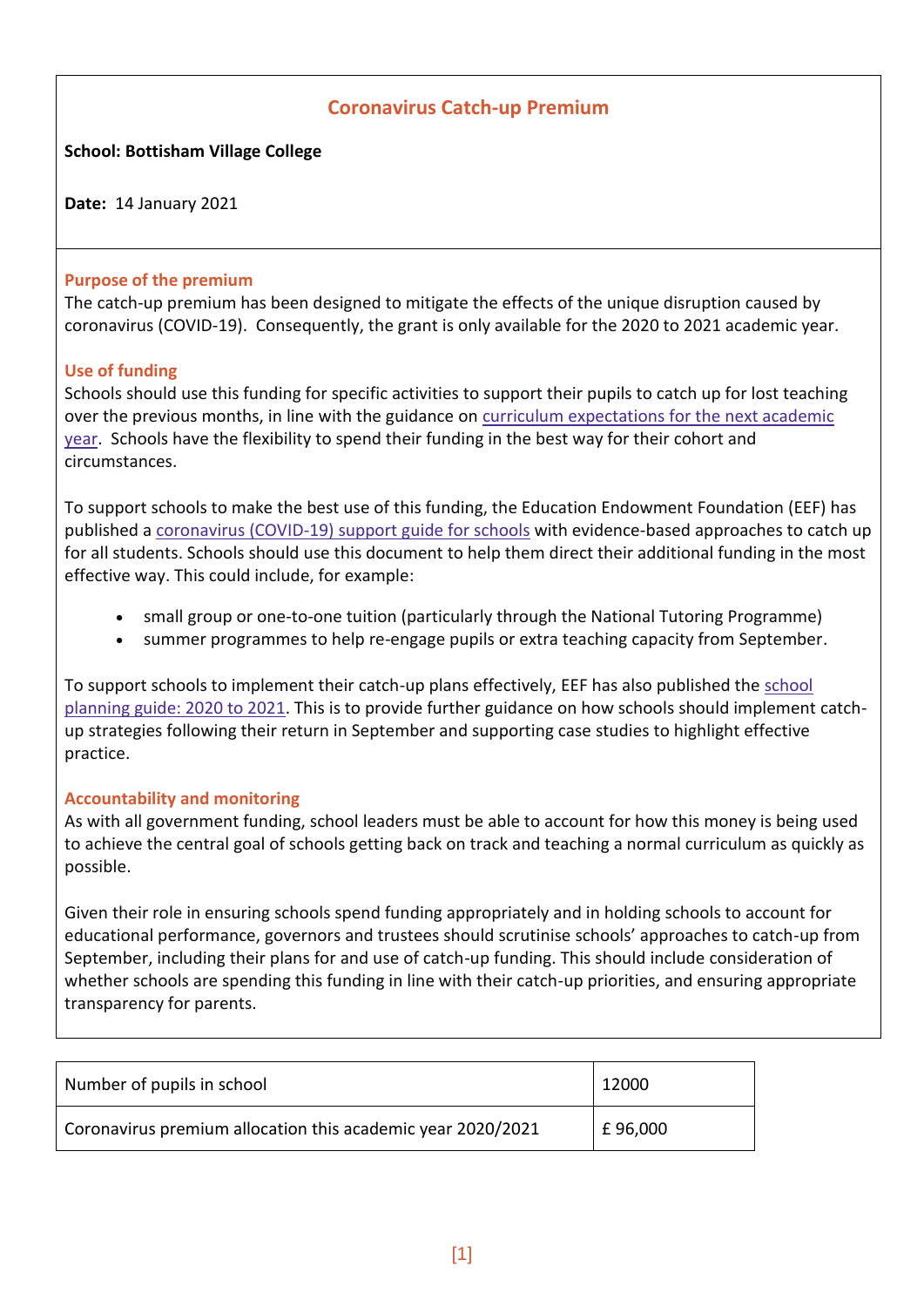# **Catch-up priorities for current academic year 2020/2021**

At Bottisham Village College we intend to spend the Coronavirus catch-up premium in the following ways:

| <b>Measure</b>                                                                                                                                                    | <b>Activity</b>                                                                                                                                                                                                                                                                     | Tier:<br>T&L<br><b>Academic</b><br>Intervention<br><b>Wider</b><br><b>Approaches</b> |
|-------------------------------------------------------------------------------------------------------------------------------------------------------------------|-------------------------------------------------------------------------------------------------------------------------------------------------------------------------------------------------------------------------------------------------------------------------------------|--------------------------------------------------------------------------------------|
| <b>Priority 1</b><br>To reduce identified gaps in<br>learning through a range of<br>targeted interventions.                                                       | 1:3 Academic interventions in core<br>subjects for Year 11 provided through<br>the NTP. Linked to the GCSE curriculum.<br>HOFs and Class teachers to identify gaps<br>in learning and then mitigate those gaps<br>through responsive teaching.                                      | Academic<br>Intervention                                                             |
| <b>Priority 2</b><br>Ensure that gaps in<br>knowledge are identified and<br>addressed                                                                             | Pupil assessment to identify gaps in<br>knowledge - Classroom assessments and<br>base line GL assessment programmes.<br>Data shared with HOFs class teachers.                                                                                                                       | T&L                                                                                  |
| <b>Priority 3</b><br>Remote learning strategy to<br>ensure all students have<br>access to High Quality<br>teaching                                                | All staff to deliver high quality remote<br>learning lesson<br>Staff have access to ongoing CPD<br>Teaching assistants to provide remote<br>support<br>Leaders to continue with robust QA<br>processes                                                                              | T&L                                                                                  |
| <b>Priority 4</b><br>Technology - Ensure lack of<br>technology is not a barrier to<br>accessing remote learning<br>Remove literacy barriers<br>through technology | Provide laptops, internet access and ICT<br>support where required. Key worker/ TA<br>mentoring support to facilitate access to<br>GC as required<br>Purchase of reading pens for all lower<br>attaining Year 11 students and a class<br>pack for each faculty.                     | Wider approach                                                                       |
| <b>Priority 5</b><br>KS3 focus on literacy,<br>numeracy and Oracy                                                                                                 | Focused evidence based literacy and<br>numeracy interventions to close gaps for<br>those students who are working below<br>their chronological ages.<br>Catchup English and Maths, Rapid Read,<br>Spellzone and Sounds Training<br>Small group interventions delivered by<br>HLTA's | Academic<br>intervention                                                             |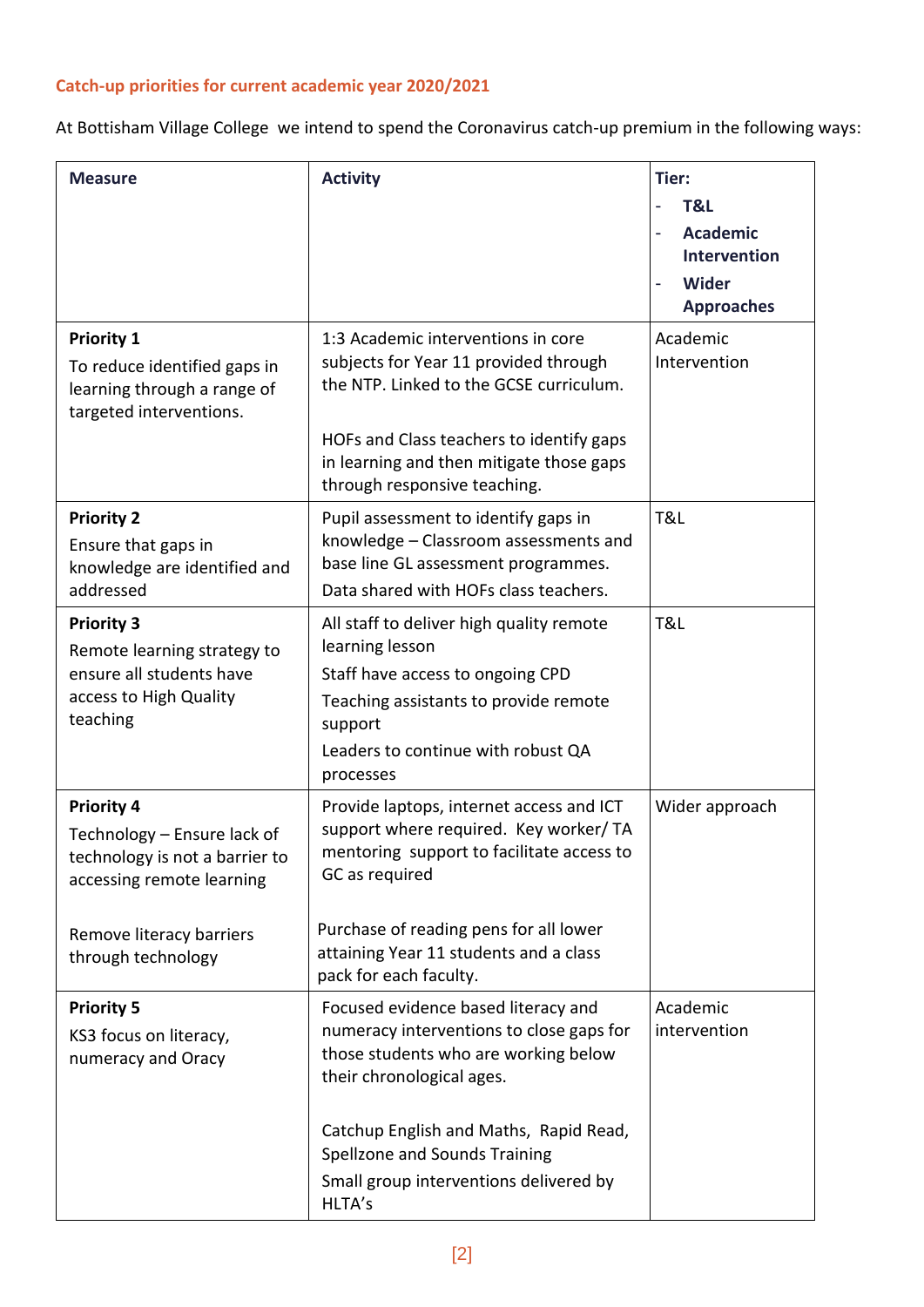|                                                                                                   | Language Links assessment and<br>intervention programme                                                                                                |                |
|---------------------------------------------------------------------------------------------------|--------------------------------------------------------------------------------------------------------------------------------------------------------|----------------|
| <b>Priority 6</b><br>Increase engagement and<br>resilience through pastoral<br>support programmes | Bespoke after school pastoral /<br>mentoring interventions to be offered to<br>disengaged students.                                                    | Wider approach |
|                                                                                                   | Increased access to external counselling<br>services additional drop in sessions<br>available                                                          |                |
|                                                                                                   | Key worker mentoring for vulnerable<br>students through lockdown periods.                                                                              |                |
| <b>Priority 7</b><br>Raising aspirations through<br>high quality targeted careers<br>workshops    | Workshops for all key stages, focusing on<br>developing resilience, recognising key<br>strengths and skills and raising awareness<br>of opportunities. | Wider approach |
|                                                                                                   | Elevate study skills programme                                                                                                                         |                |
| <b>Projected Spending</b>                                                                         | National tutoring Programme:                                                                                                                           | £30,000        |
|                                                                                                   | Assessment                                                                                                                                             | £5,000         |
|                                                                                                   | Technology and Reading pens                                                                                                                            | £15,000        |
|                                                                                                   | KS3 interventions and delivery                                                                                                                         | £25,000        |
|                                                                                                   | Careers workshops                                                                                                                                      | £5000          |
|                                                                                                   | Pastoral interventions                                                                                                                                 | £10000         |
|                                                                                                   | Resources - Books and revision guides                                                                                                                  | £5,000         |

## **Monitoring, implementation and evaluation**

At Bottisham Village College we will assess the effect of this expenditure on the **educational attainment** of those pupils in the following ways:

| <b>Measure</b> | <b>Activity</b>                                                                                                                       |
|----------------|---------------------------------------------------------------------------------------------------------------------------------------|
| Priority 1     | Thorough analysis of assessment data. Looking at pre and<br>post intervention data and transference of skills into<br>classroom data. |
| Priority 2     | Teacher and faculty feedback as to the benefits of more<br>robust granular data.                                                      |
|                | Improvement in student attainment levels as interventions<br>based on the assessment data have an impact.                             |
| Priority 3     | Monitor for increasing and sustained student engagement<br>levels                                                                     |
|                | Quality assurance processes -lesson observations, feedback<br>from senior leaders                                                     |